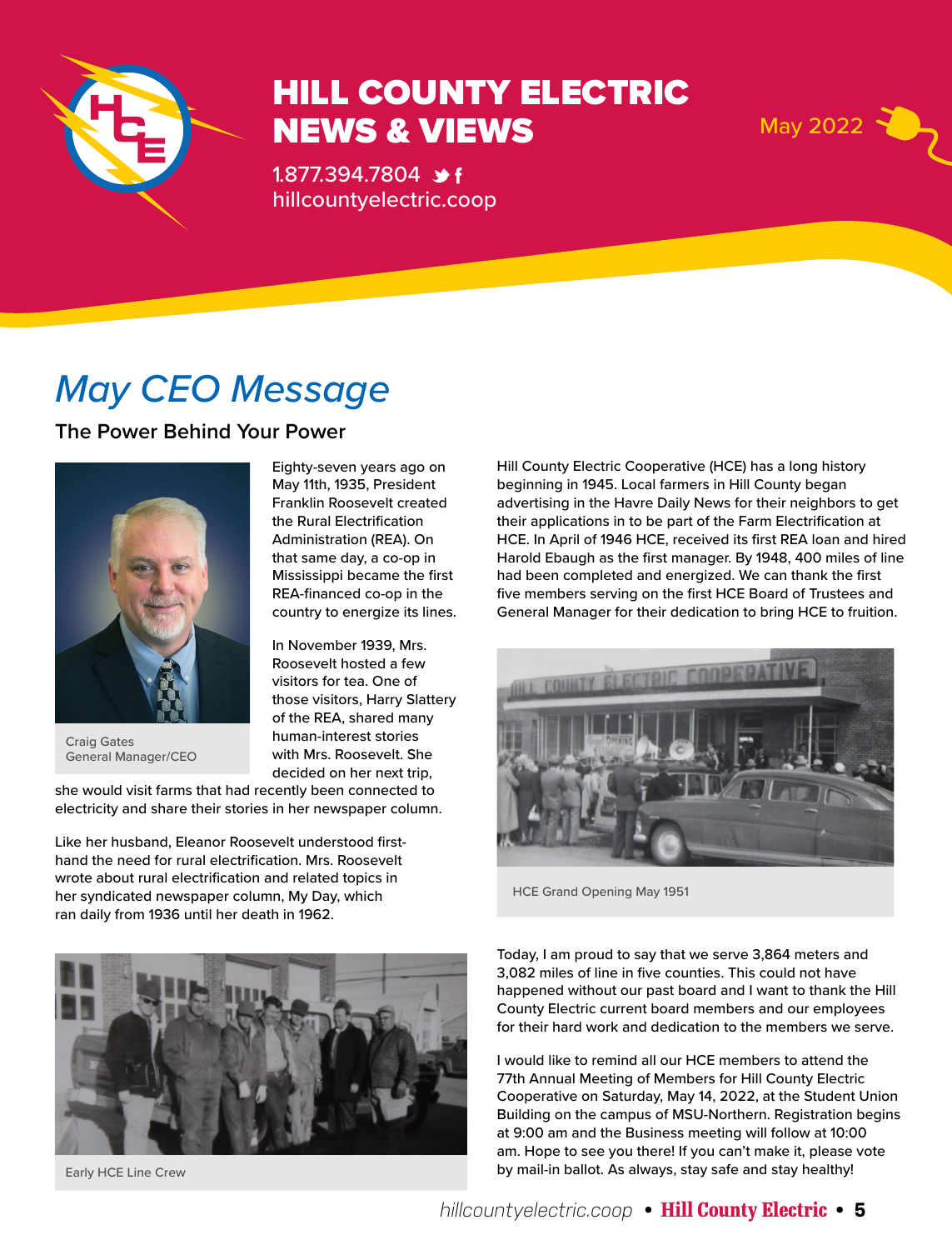## *HCE Happenings*

Last month, Hill County Electric (HCE) had approximately 1,736 account hours affected by outages. Of these hours:



## *HCE Capital Credit Checks Mailed*

The HCE Board of Directors approved a general retirement of dividends totaling \$490,779.24 to HCE members who had service with HCE between 1987-2020. This year's retirement included:

- **100% of 1987 & 1988**
- **.5% (1/2 of 1%) of 1989-2020**

Checks will be mailed in May and will include on the check stub an explanation of what capital credits are, how they are refunded and the beginning and ending balances of each members capital credit account. Checks are NOT issued for a retirement less than \$5.00. Please contact HCE's Capital Credit Representative at 394-7804 with any questions.



REMEMBERING & HONORING ALL WHO SERVED





#### **Local High School Students Win Trip of a Lifetime to Washington, DC**

**Congratulations to Colton Spicher and Laynie Sattoriva for being selected to represent HCE on the trip of a lifetime to Washington, DC.**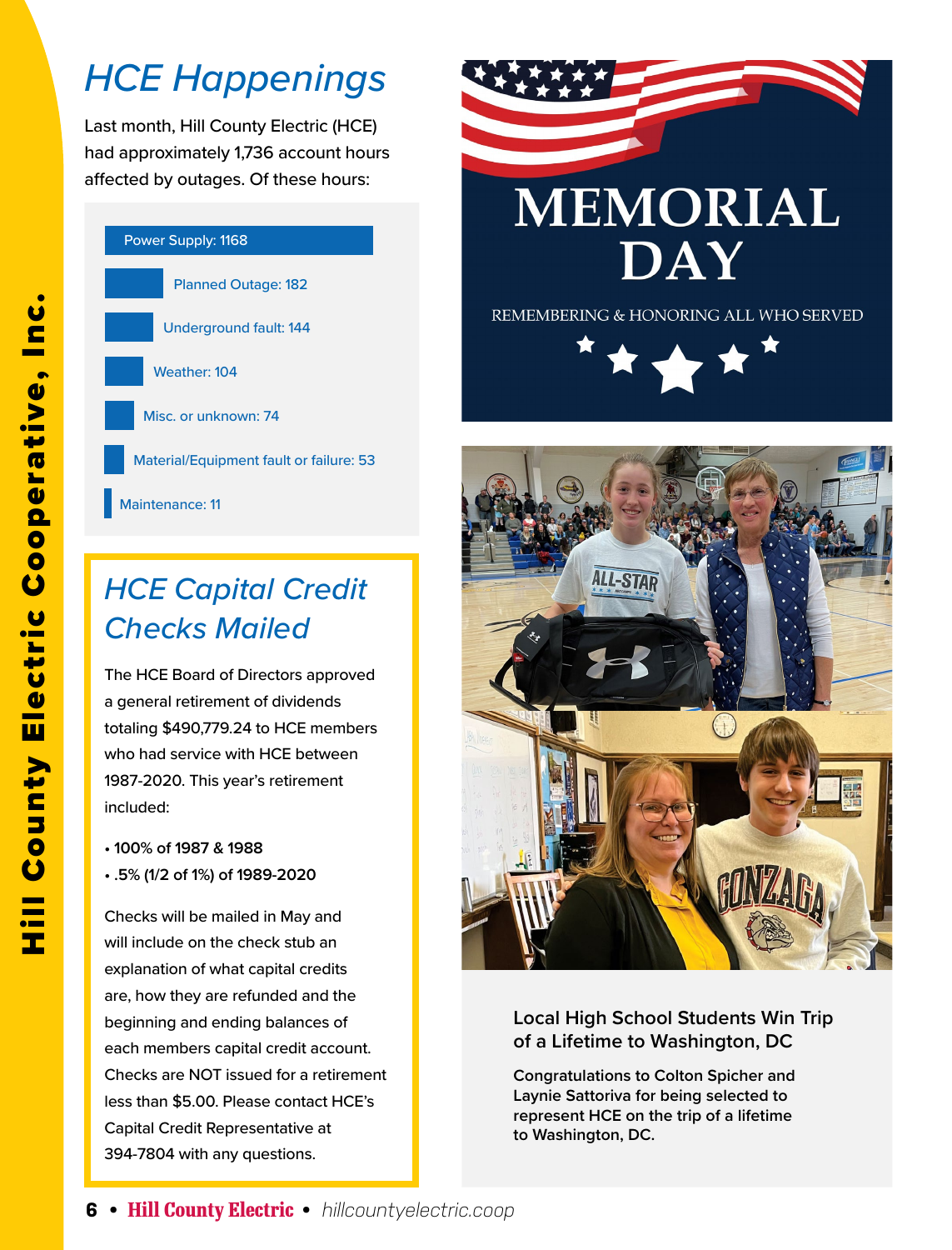# **SPOT THE ELECTRICAL**

**After you complete this activity, color the items with crayons or colored pencils.**



**HAZARD** When combined, electricity and common items that seem harmles **common items that seem harmless can create dangerous situations. Look at the items grouped below, then circle the two items that (when combined) create an electrical hazard.**

#### **Check your work in the answer key.**



**lines Key:** 1) fork & toaster 2) hairdryer & water or outlet & water 3) drone & power lines 4) extension cord & pool

*hillcountyelectric.coop* **• Hill County Electric • 7**